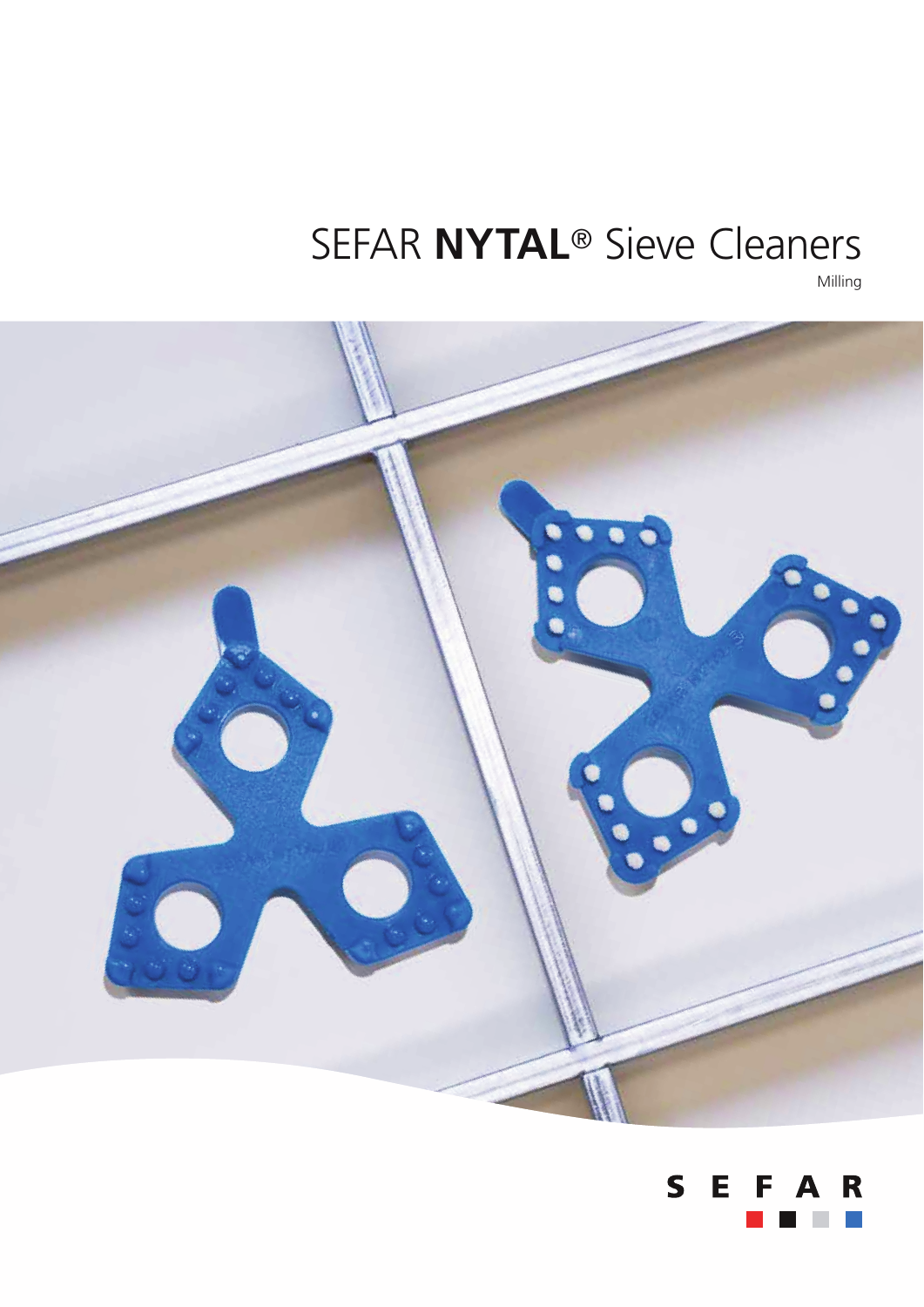# As your trusted supplier of precision woven fabrics, Sefar is proud to introduce our newest complimentary innovation: SEFAR **NYTAL**® Sieve Cleaners

Designed with 180 years of experience in producing milling fabrics, all of our expertise is built into these cleaners. Our unique, patented design shows improved movement and action which translates to better cleaning efficiency. Extensive field testing in several parts of the world proved that this design delivers best-in-class performance.



### **Knobs and Brushes**

We have designed the SEFAR NYTAL® Sieve Cleaners with a maximum of 21 knobs or brushes for effective cleaning. Choose the version with knobs with coarse mesh (> 250 microns) incl. metal mesh. The PA brushes are ideal for fine cloths (< 250 microns) featuring bristles that are slightly larger in diameter

than typically found in the market – ensuring longer life expectancy and more intensive cleaning. Both versions feature raised protectors on the tips, guarding the knobs or brushes from extreme wear.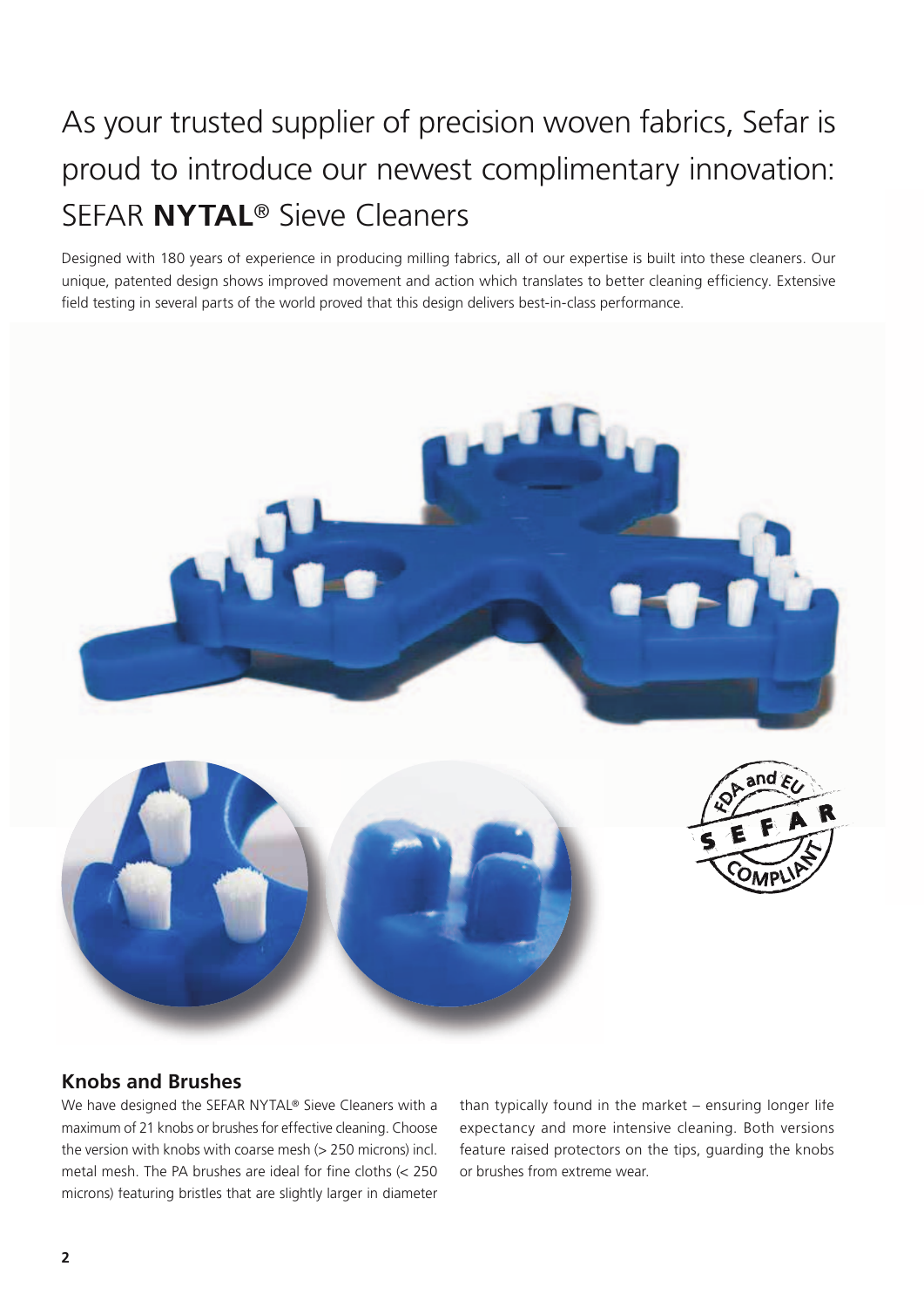#### **Shape**

The unique star shape combines maximum durability with highly efficient cleaning properties for most frames without back wire. The added tongue ensures thorough cleaning even under the crossbars of the frame. A center hub on the bottom side allows the cleaners to tilt and turn freely. The tray pan is simultaneously scraped through the effective combination of the pivoting hub, tongue and two additional corner elements.

Required distance between mesh and pan: 28.5-30.0 mm.

### **Weight**

The specific weight of a cleaner is a key factor for free movement and the SEFAR NYTAL® Sieve Cleaners were designed to be best in class.

### **Color**

Not only is the shape of the new SEFAR NYTAL® Sieve Cleaners different, so is the color. Blue coloring is becoming more and more important in the food industry to ensure better optical detection in the unlikely case that fragments should break off.

#### **Hardness**

The shore hardness of the SEFAR NYTAL® Sieve Cleaners is slightly lower than what is typically found in the market. That makes them a fraction softer, reducing wear especially on wooden frame boxes – while still maintaining excellent durability.

### **FDA & EU Compliance**

Food Safety is important to all of us. That is why the materials used in these products – just like our milling fabrics – are compliant with regulations issued by the U.S. Food and Drug Administration as well as the European Union.

#### **Preventive Maintenance**

Sefar recommends that sieve cleaners used in a rebolter should be replaced every 4-5 months as part of a preventive maintenance program. Removed cleaners can then still be Should you require a declaration of conformity, your local Sefar representative will be happy to provide you with a copy. After all, the great flour that you produce should not contain anything else than what you intend it to.

used in regular sifters. The average period of application (service life) for a cleaner is recommended at 12 months, dependent upon the specific usage conditions.

| <b>Technical Data</b>              | Item | Pcs / Sell unit | <b>Materials</b> | No. of<br><b>Brushes / Knobs</b> | Weight / pc. | Dimensions w/h/d    |
|------------------------------------|------|-----------------|------------------|----------------------------------|--------------|---------------------|
| <b>Sieve Cleaners with Knobs</b>   | 1087 | 25              | PU               | 21                               | 50 $q$       | 120 x 26,5 x 132 mm |
| <b>Sieve Cleaners with Brushes</b> | 1088 | 25              | PU, PA           | 21                               | 60 a         | 123 x 28.5 x 132 mm |

 *Suitable for modern high capacity sifters with metal frames. Not suitable for wooden frames with metal back wire.*